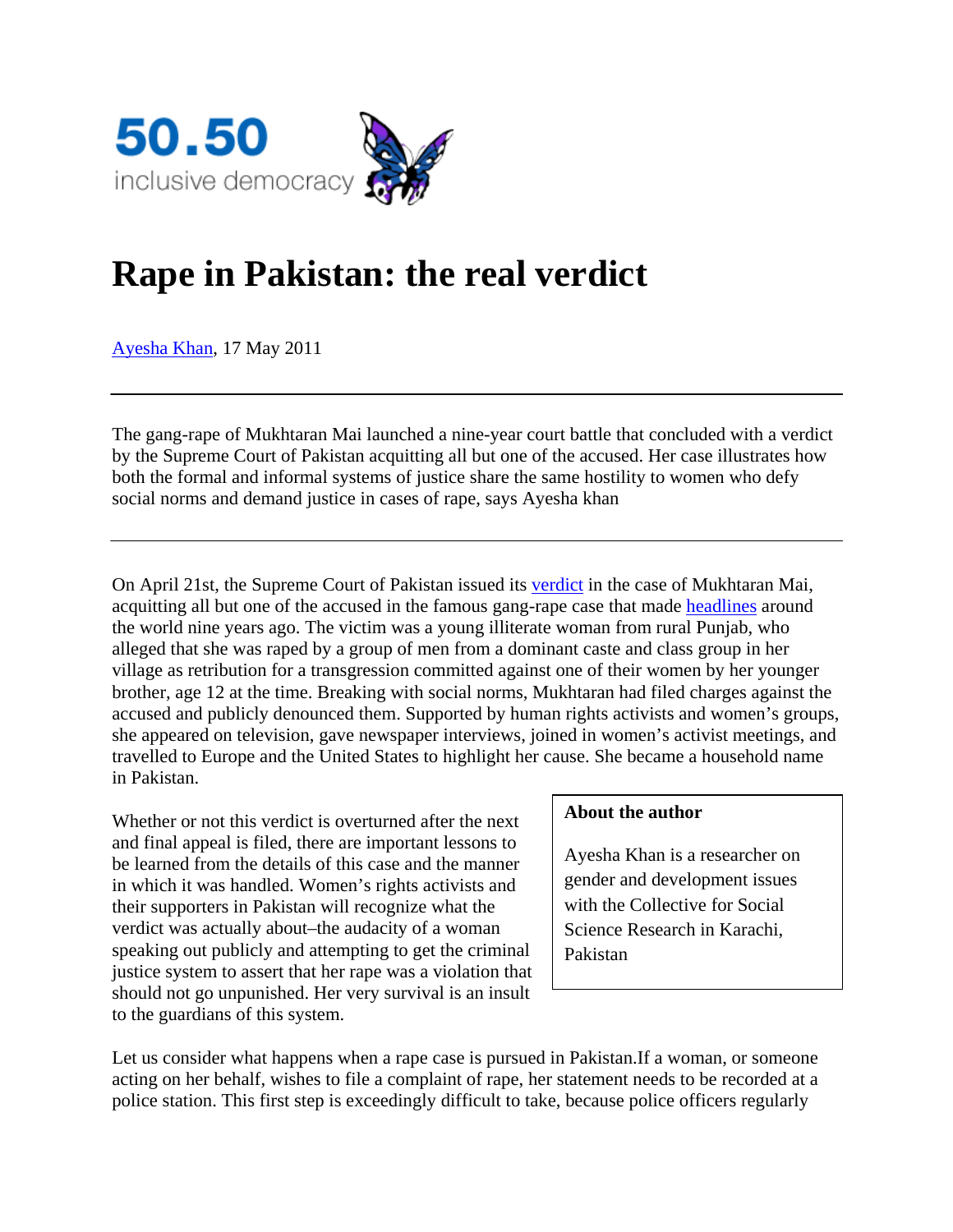humiliate women who allege sexual violation. They doubt the veracity of their stories, delay or refuse to file the complaint if it concerns influential people, and/or conduct half-baked investigations. These are all grounds later on, if the case makes it to court, for dismissal of the case.

As legal activists working in Karachi to support rape survivors report, if a woman is too composed at the police station, and even brings along evidence such as soiled clothing, that is reason for the police to assume that she is lying. If she admits to knowing the rapist, or being related to him, again she is treated as a liar, and if she was out of the house alone at the time of the rape she doesn't stand a chance of recording an accurate First Information Report (FIR) with the police. If she is married, and therefore not a virgin, then the case further diminishes in importance.

The trial of the accused in Mukhtaran Mai's case fully reflected these norms. Two out of the three Supreme Court judges argued that she waited an inordinately long time (over a week) before filing the FIR with the police in 2002. They further maintained that there was insufficient evidence based on the police investigation and that Mukhtaran herself gave an inconsistent testimony in court. They doubted the veracity of her account with regard to gang-rape, arguing that she fabricated the story due to a personal vengeance motive against the accused. The fact that she had been briefly married once before, and thus was not a virgin, added to the difficulty in gathering evidence of rape. However, they did believe that one of the accused did indeed rape her, mainly because he himself acknowledged having had intercourse with her.

"It is utterly disappointing that insufficient police investigation and delay in registering a case with police have been made basis for acquittal of the accused," was the official response released by the Human Rights Commission of Pakistan, a non-governmental organization. Women's groups expressed their shock as well. The verdict was disappointing but not surprising.

In Pakistan rape is a social calamity – the accused and his family, but more so the victim, are understood to have suffered disgrace due to as a result of the allegation. For example, in a different court ruling granting bail to another alleged rapist, the judge observed that the accused had been languishing in jail for the duration of the trial, although he came from a "respected Syed (belonging to the lineage of the Prophet) family" and his suffering was detrimental to his family's reputation. Despite the fact that rape is a non-bailable offence, judges can exercise discretion when cases drag on too long - which is most often the case in Pakistan.

Defence and prosecuting lawyers, as well as judges, often see their role as facilitators of an amicable settlement. Lawyers may persuade, harass, or intimidate the prosecuting witnesses to change their testimony or back off from pressing charges and settle. In their view the very best settlement is one in which the victim and her rapist are joined in marriage, restoring the reputations of both parties. These attitudes and beliefs reflect accurately social norms that use the sexual control of women as powerful methods of ensuring their obedience.

The informal justice system holds more sway in matters relating to sexual conduct (or misconduct) than the formal criminal justice system in Pakistan. It also brokers settlements between aggrieved parties. The informal system relies on tribal or clan-based *jirgas,* councils of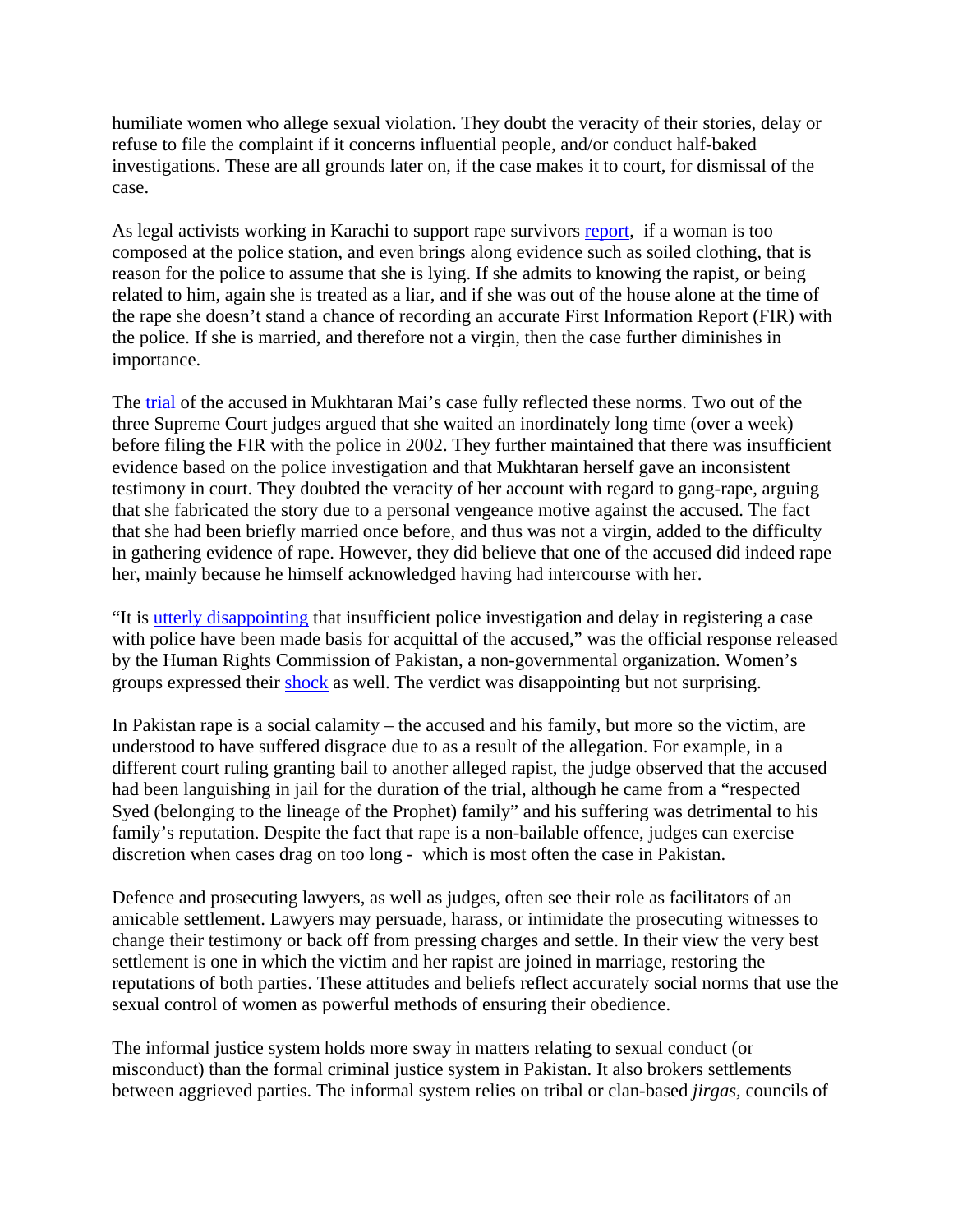male elders representing their kinship group, to settle disputes at the community level, although they do not form a part of the formal system. These *jirgas* are quickest to issue judgements on couples accused of illicit relations and to oversee their punishments as well, based on customary practices that often violate the actual law. (Honour killings are integral to this tradition.) Settlements among families or clans often include the payment of money by the offending party to the victims , but in the absence of adequate money the payment takes the form of offering women or girls, as well as cattle, as compensation. In a more recent example, a *jirga* in the province of Sindh ordered 12 minor girls to be handed over in marriage as part of a settlement in the murder of four men - in other words three virgin girls to compensate for one man. The police has arrested some of those involved in the *jirga*, but in such cases their prosecution and conviction is unlikely.

Mukhtaran Mai was sent to a *jirga* held by the clan representing the accused to make amends for their allegation that there had been an illicit relationship between her younger brother and one of their women relatives. Since Mukhtaran belongs to a less influential clan, low in the social hierarchy of the area, her family did not press ahead with their own charges that Mukhtaran's younger brother had actually been raped by relatives of the accused. Instead, Mukhtaran was forced to appear before the *jirga* to apologize for his alleged illicit relations with a woman. But the *jirga* representing the accused suddenly decided not to accept her apology and instead punish to her and her family by raping her. The police in her area may have been aware of what was happening, but they would not take action on their own initiative in defiance of a *jirga* ruling . Afterwards, the rapists were confident they had silenced her and her family forever.

But Mukhtaran Mai herself defied the informal systems of justice by filing a FIR with the police and pursuing her case through numerous appeals in the formal courts of law for nine years. She travelled around the world to share her story and received accolades for her bravery. She grew from an illiterate young woman to become the founder of a school for girls in her village. New York Times journalist Nicholas Kristoff advocated for her cause internationally, referring to her as a "national treasure" for Pakistan.

But at home, she was perceived by too many lawyers, judges, media and ordinary people, to be deepening the shame of her rape by taking it "outside", and bringing disgrace to the country in the eyes of the world. In 2005 then President Parvez Musharraf said in an interview with the Washington Post that many people in Pakistan believed that alleging rape was a good way to get oneself asylum to live abroad, referring to other prominent cases in which women had fled the country out of fear for their lives after alleging rape at the hands of influential people. There was also political pressure to drop the charges; it has been alleged that a government minister has been threatening her, on behalf of the accused, to drop the case since 2006.

Her growing renown only made the stakes higher for the guardians of both the formal and the informal systems of justice, who appeared to share the same dim view of women as commodities to be bartered in the name of maintaining social stability. It appears that they needed to teach her an exemplary lesson. Hence it became more important than ever to establish her unreliability as a witness to her own rape.